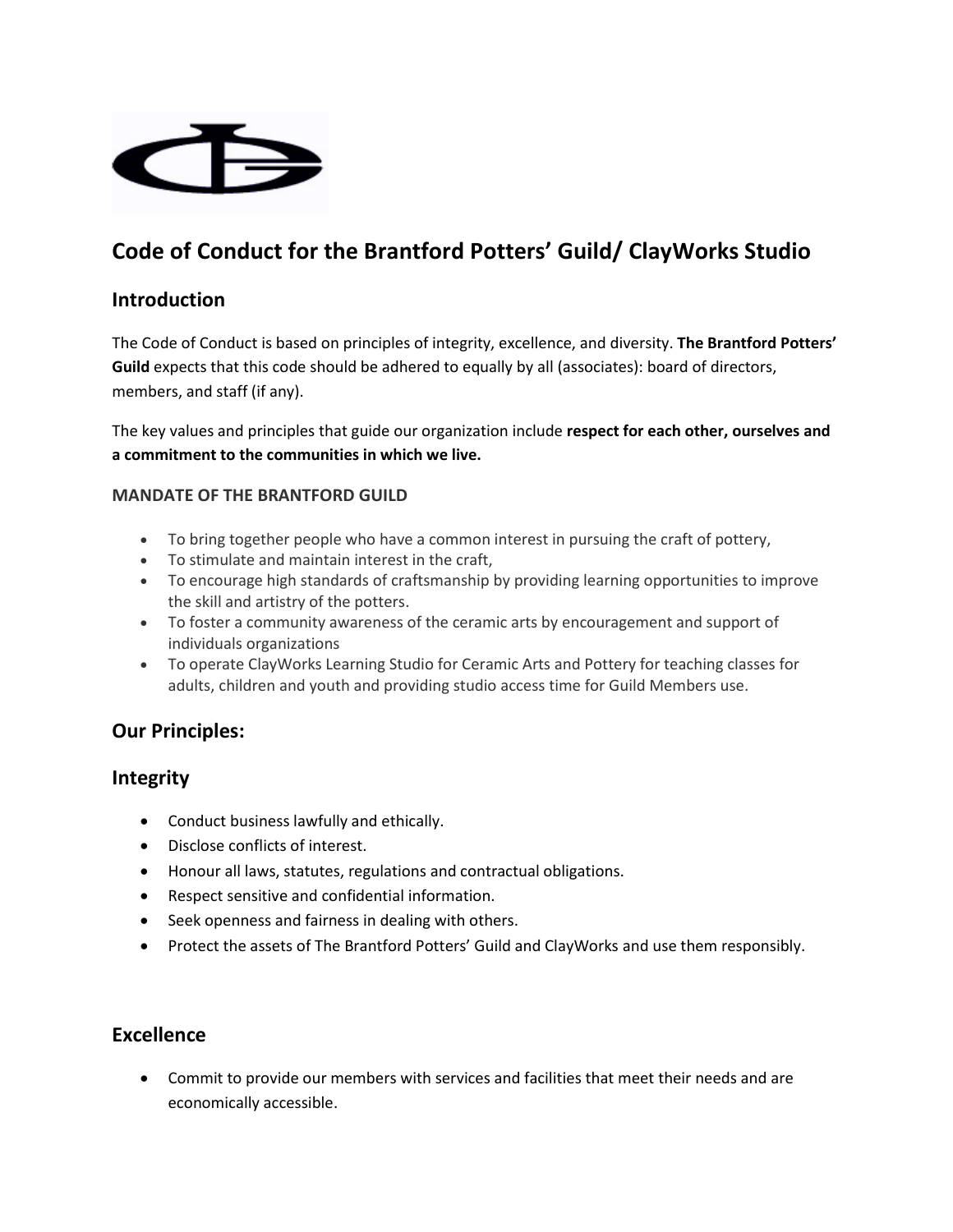- Strive for ever-increasing improvement in executing the clay arts.
- Work collaboratively with colleagues.
- Maintain artistic integrity by supporting diversity and freedom of expression.

### **Accessibility**

Create an atmosphere and environment that is accessible to all, regardless of individual ability.

# **Health and Safety**

- Conduct business in a way that most effectively protects the safety and health of staff and members.
- Create and maintain a safe and healthy workplace.
- Adhere to the rules of the Ontario Safety Standards Act and other applicable laws.

### **Sustainable Development**

- Become a leading arts organization through balancing financial growth, social responsibility and artistic leadership.
- Meet all commitments to arts councils, donors and granting bodies.
- Create strong partnerships with other artist-run centres and art organizations.

# **Relationships with Members**

- Provide members with a state-of-the-art facility and the training they need to make informed choices in using it.
- Treat members courteously and in a professional manner, respecting their privacy and diversity.

# **Diversity**

- Treat members and all others with respect, compassion and dignity regardless of race, ancestry, colour, place of origin, sex, ethnic origin, age, marital or family status, disability, sexual orientation, creed, religion, size, ability and citizenship.
- Strive to create a membership and that reflects the diverse communities in which we operate.
- Avoid behavior that demeans, intimidates, or humiliates a person or group of people.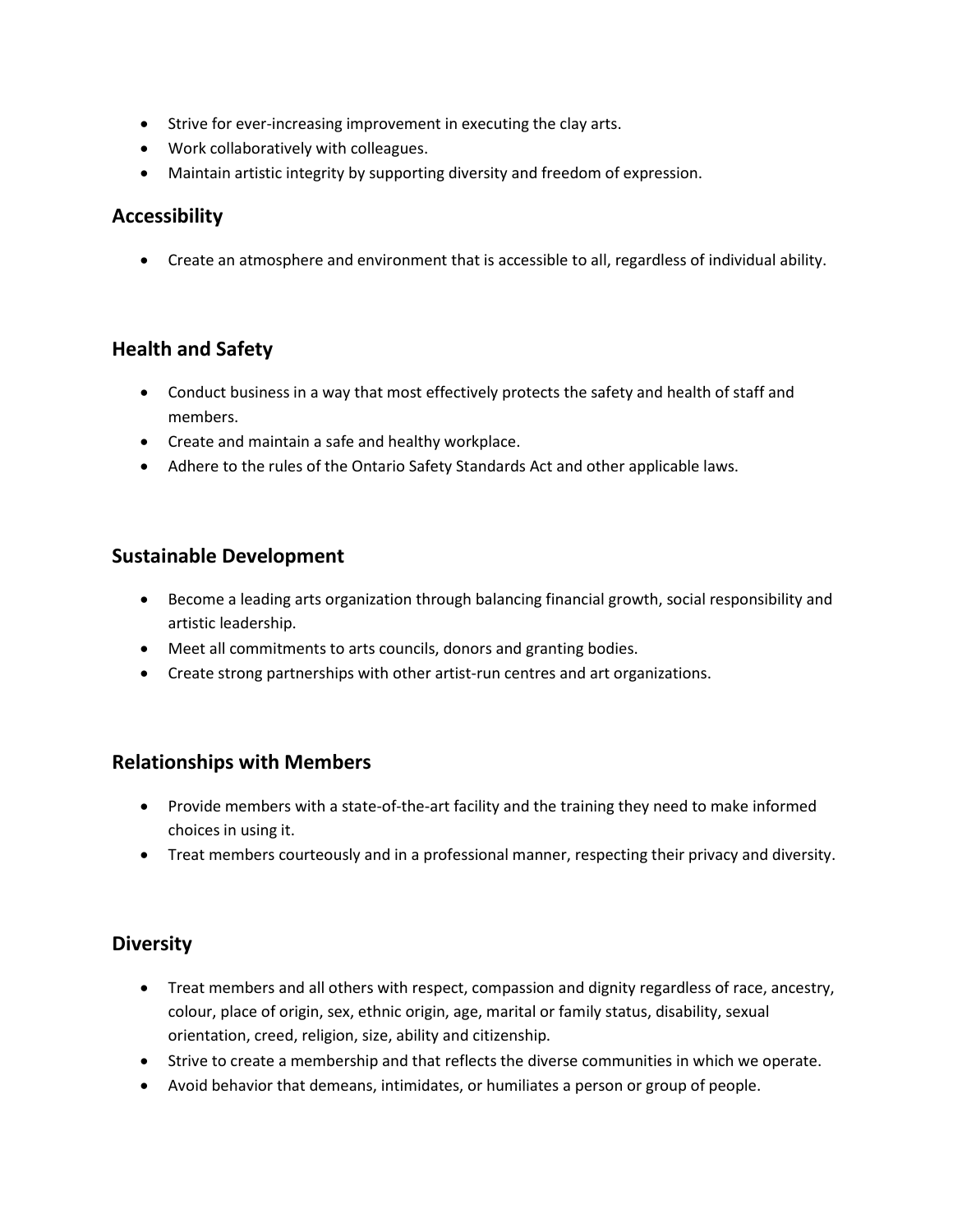Clarifications:

# **Conflict of Interest Definition**

 A conflict of interest is any situation where a person's private or personal interest may interfere, appear to influence, or could potentially interfere in the objective exercise of his or her decision relating to the Brantford Potters' Guild and ClayWorks Studio.

#### **Guidelines for avoiding Conflicts of Interest\***

- Base any business decision made for the Brantford Potters' Guild and ClayWorks Studio on merit and on whether it is strictly in the best interest of the organization.
- Derive no personal benefits, whether direct or indirect, when making business decisions on behalf of the organization.
- Do not take part in, or in any way influence, any decision that might result in a financial advantage for you, your family members or friends.
- Sensitive unresolved information discussed at board meeting will be kept at board level until resolved.
- Board members are expected to support decisions which have been collectively voted in.
- When in doubt, ask the President of the Board of Directors.

\* It is recognized that the members of an artist-run-centre may have interests and involvements with other artist-run-centres and organizations. These multiple involvements do not necessarily represent a conflict of interest.

# **Sensitive Information Definition**

Sensitive information includes information that is proprietary, technical, business, financial, or personal, requiring confidentiality. If It is owned by, or has been entrusted to the Brantford Potters' Guild it must be kept confidential.

Sensitive information should be protected for reasons that include:

- Preserving the reputation of the Brantford Potters' Guild by not disseminating gossip or hearsay that could damage our standing in the community.
- Protecting sensitive information against theft, loss, destruction, unauthorized access, or misuse.

# **Purchasing**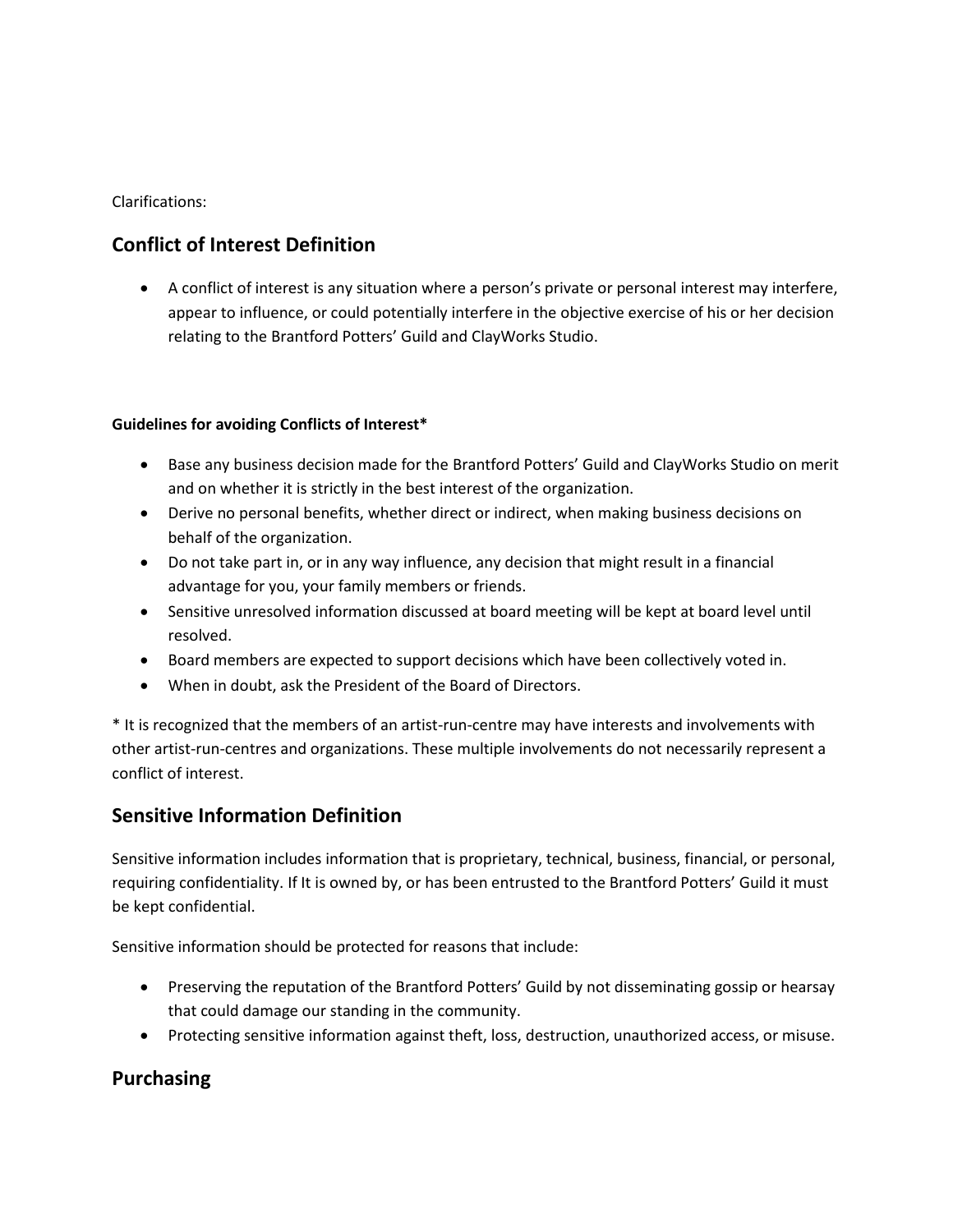Make purchasing decisions honestly and with integrity, using such criteria as competitive pricing, quality, quantity, delivery, service and benefit to our organization. Purchasing decisions will not be based on favoritism, prejudice, preferential treatment or personal gain.

# **Suppliers**

Treat suppliers courteously, fairly, and in a professional manner.

# **Relationships with Not-for-Profit and Professional Organizations**

- If a member attends on behalf of the Guild a public gathering it must be made clear whether she/he is speaking for the Brantford Potters' Guild/ClayWorks or for her/himself.
- Any member's political activities should be kept separate from the activities of the Brantford Potters Guild and ClayWorks Studio

### **Proper Use of Assets**

- Members should protect the studio's physical assets, use them properly and only for guild business.
- Protect the physical assets from theft and destruction, for example, by vandalism or neglect.
- Protect the organization's intellectual property (such as copyrighted information, trademarks and logos, patents and trade secrets) against loss or infringement and use it only for Guild business.

# **Accounting and Finance**

- Use the guild funds only for lawful and proper purposes.
- Exercise integrity, prudence, and judgment when incurring and approving business expenses. Handle all cash and bank account transactions in a manner that avoids any questions of bribery, kickbacks, other illegal or improper payments or any suspicion of impropriety whatsoever.
- Ensure that all guild documents accurately and clearly represent the relevant facts or true nature of a transaction.

# **Compliance**

- All guild and staff members must have access to this Code and it must be included in the orientation program for new members.
- Members and staff are required to complete a statement that acknowledges that they have read and will comply with the Brantford Potters' Guild Code of Conduct.
- Members and employees who are aware of conduct by others that violates or appears to violate the Code are expected to

-First approach the individual and discuss the issue.

-Next, if unresolved, to report it to the President. Efforts will be made to keep confidential the identity of the member or staff member who disclosed the information.